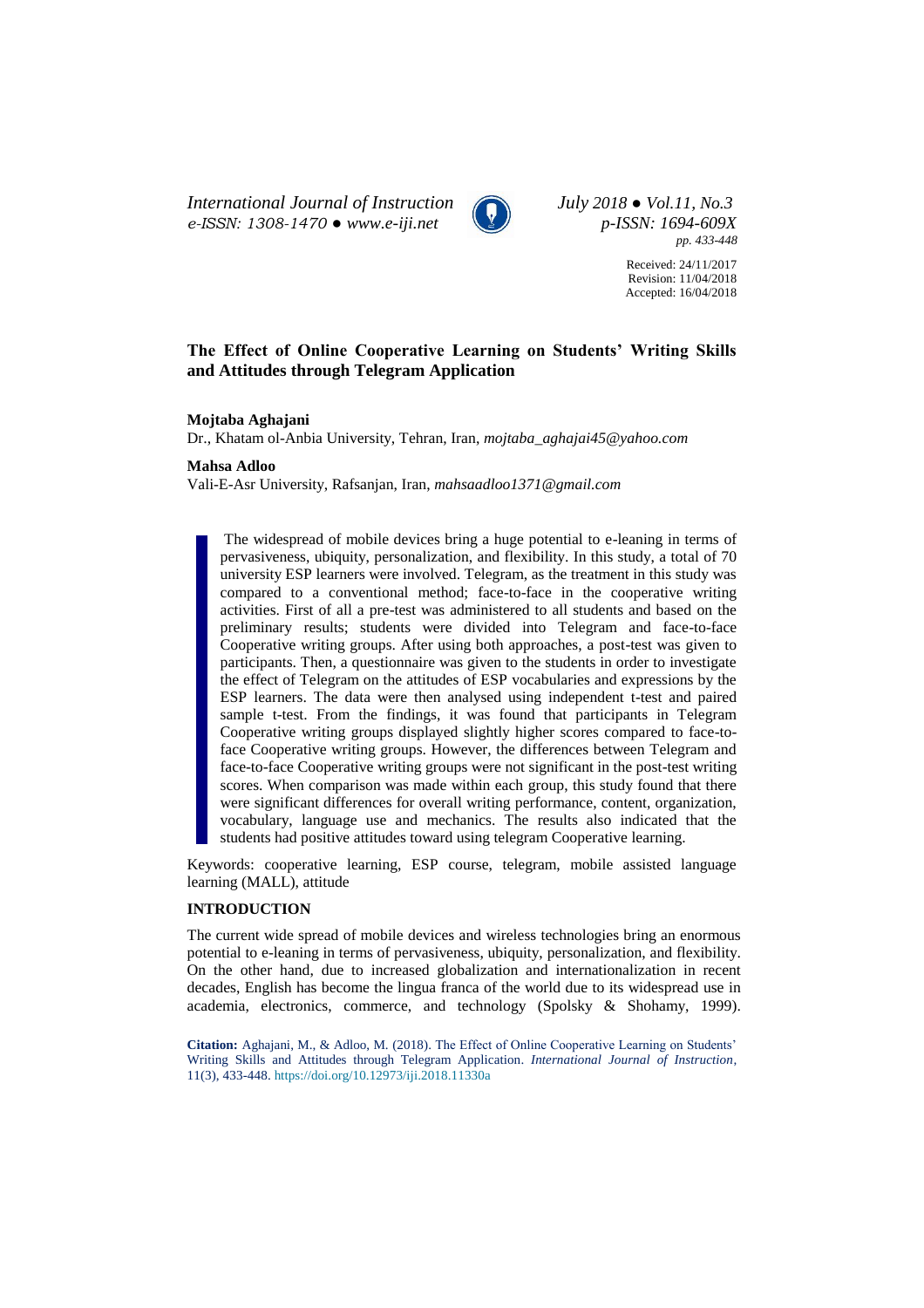Moreover socialization has important pedagogical implications in mobile Cooperative learning by seeing mobile devices as mediated tools for collaboration that support the learners` relationships with their classmates (Caballe, Xhafa & Barolli, 2010) Mobile devices have been recently used overtly because of their accessibility, ease of use, and popularity. On the other hand, the modern use of network and online applications has contributed a lot to online learning. More recently, the advent of the Internet also has enabled tremendous innovation in the delivery of post-secondary education (Gunasekaran, McNeil & Shaul, 2002; Teo & Gay, 2006).

Integrating other successful procedures of education with online learning, may prove useful and enhance learning outcomes. Cooperative learning and online learning both share the aspect of socialization in education. Shared learning enables students become autonomous and creative learners. Network based Cooperative activities ensures students for access to the peers and teachers and motivates them for better learning.

Telegram, as one of the most favoured social networking sites, has millions of users from primary schools to universities. On Telegram, people from all ages can create their own profiles, chat with each other and share their favourite photos and videos. It also has applications useful for teaching and learning. It is also a technological tool which can nurture the student-teacher relationship by creating positive learning experiences for both parties Cooperative Learning: The broadest definition of 'Cooperative learning' is that it is a situation in which two or more people learn or attempt to learn something together (Dillenbourg, 1999). It is sometimes referred as cooperative learning, collective learning, peer learning, reciprocal learning, or team learning. Whichever taken, the reference is to learning that involves students in working with others and, crucially, learning together. The outcome, therefore, should provide evidence of the nature of the Cooperative endeavour.

Writing is one of the most important tasks to be mastered by language learners that use language for electronics purposes whereas Cooperative writing per se, is one of the most important skills owned by electronics language users in order to authorize shared projects. Therefore, the present study has several purposes. First of all, the study is intended to identify electronics language learners" writing problems. It will investigate and identify ESP (electronics language) learners" areas of problem in writing. Considering all of these we develop online problem solving material needed by electronics English learners for writing purposes. Writing is a complex activity, and as students enter the workforce, they will be asked to convey ideas and information in a clear manner. This increase in writing importance as well as the eventual writing skill development will allow the students to graduate with a skill that will benefit them for life (Alber-Morgan, Hessler, & Konrad, 2007).

It is difficult to teach writing without using direct instruction (Walker, Shippen, Alberto, Houchins, & Cihak, 2005). Even with direct instruction, writing requires that students draw on many skills at the same time. The student must write, think and compose, all the while using proper grammar and spelling (Kieft, Rijlaarsdam, Galbraith, & van den Bergh, 2007). Some students are successful writers while others struggle with the written word (Penrod, 2007).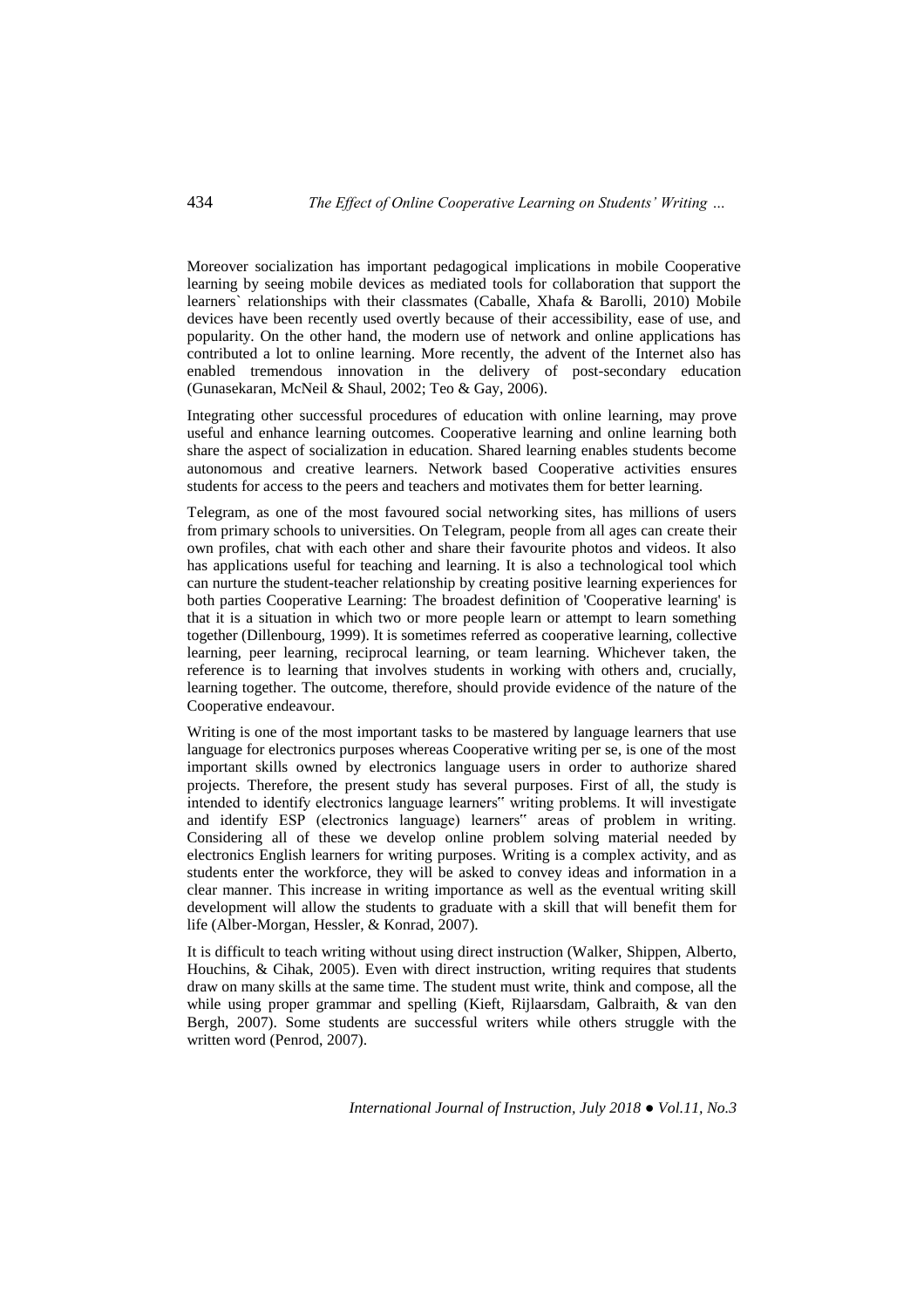In this sense, all types of writing errors will be regarded and addressed in materials that will be presented to the learners. The purpose of the study is to investigate the effects of Cooperative online learning via mobile applications (Telegram in this case) on writing skills of ESP learners. It is a general belief that writing is elusive and most language learners complain that despite knowing needed vocabulary and grammar rules, they are unable to write effectively. So the study is aimed to examine if online Cooperative learning can lead to a better application of skills. Moreover, the effect of using new technical model of providing educational material will be compared to the control group who receive this information via traditional model.

In summary, the study is mainly intended to examine the impact of online Cooperative learning via mobile applications (the independent variable) on writing skills (the dependent variables) among Iranian intermediate ESP (electronics language) learners.

## **CONTEXT AND REVIEW OF LITERATURE**

Many of the studies that address content-related MALL activities appear to subscribe to a model whereby materials are delivered to learners via SMS or a website. Very few activities support learner collaboration or communication. While Dias (2002a, 2002b) promotes learner-learner interaction, of the work using more expensive mobile devices, only Southampton (JISC 2005) used MALL to encourage collaboration and coconstruction of knowledge; learners had to find information and share it with their peers in order to build up an overall understanding of a real-world problem, namely, the layout of the campus and the location and purpose of various buildings.

Thornton and Houser (2005) developed several innovative projects using mobile phones to teach English at a Japanese University. They also developed a course management system to facilitate developing language learning material to mobile phones. University of Wisconsin – Madison developed several foreign language courses which used wireless handheld computers for various classroom activities (Samules, 2003).

The advancements in mobile technology have also caused a lot of changes in the effectiveness of using mobile devices in language education (Baker & Frank, 1992). City College, Southampton on developed a web-based "media board" (similar to a webboard) but supporting Multimedia Messaging Service (MMS) as well as Short Message Service (SMS) and supplied learners of English as a Second Language (ESL) with mobile phones, inbuilt cameras and voice recording facilities (JISC, 2005).

The major features of mobile learning, such as ubiquity, accessibility, flexibility, immediacy, interactivity, situating of instructional activities, are summarized and introduced by Ogata & Yano (2005). Although there are several definitions, it is clear that not only technology but people also can be mobile. Viberg and Gronlund define m-Learning as a "process of coming to know through conversations across multiple contexts among people and personal interactive technologies" (Sharples et al., 2010) with a focus on contexts.

The technology to assist in this process includes any kind of handheld mobile devices such as cell phones, personal digital assistants (PDAs), smartphones, pads, pods, etc.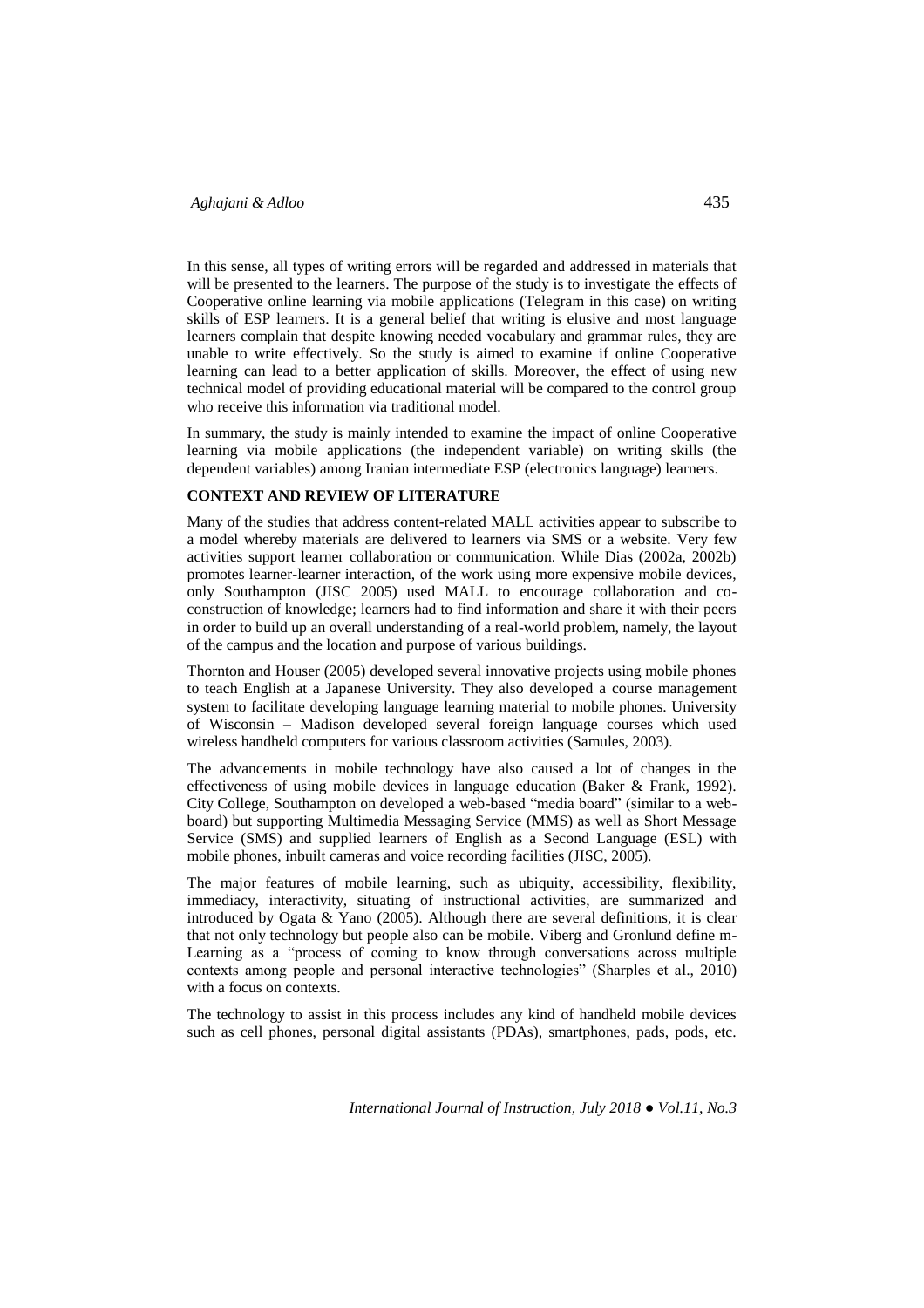Ogata et al. (2010) state: "computer assisted mobile learning uses lightweight devices such as personal digital assistant (PDA), cellular mobile phones, and so on" (p.8). As mobile technologies provide many advantages flexibility, low cost, small size and userfriendliness, researchers are exploring how to use mobile technology to support language learning (Huang et al., 2012). Despite several shortcomings of MALL, Thornton and Houser (2005) show that mobile devices can indeed be effective tools for delivering language learning materials to the students. An overview of 20 years of mlearning has supported the fact that m-learning encourages social contact in interactional learning (Kukulska-Hulme & Shield, 2008).

Students can learn the appropriateness of language in different situations. Some educators believe that language misuse is the fault of the students. Obviously there are cases where this is true, as well as cases where it is not. However, regardless of the situation, teachers can work to ensure that students develop a sense of audience when writing (Helderman, 2003).

To tie the advantage of adapting literacy education to the reality that electronic messaging is the dominant mode of written communication in the lives of many undergraduate students, educationalists can incorporate writing and electronic journals as they may improve students'" writing skills (Raab, 2007). Teachers realize that when students are excited about their writing, they take more care with the final product (Rowen, 2005). New communicative applications such as Telegram should not be used just for the sake of wasting time and chatting. There has to be a goal that the teacher is trying to reach. It may help students in improving their writing products in a delightful way. Writing is one of the most important tasks to be mastered by language learners that use language for electronics purposes whereas Cooperative writing per se, is one of the most important skills owned by electronics language users in order to authorize shared projects. Therefore, the present study has several purposes.

It is a general belief that writing is elusive and most language learners complain that despite knowing needed vocabulary and grammar rules, they are unable to write effectively. So the study is aimed to examine if online cooperative learning can lead to a better application of skills.

The lack of change and reform in the conventional approaches to English language education is perhaps one of the reasons for the mentioned students' failures. The materials used by English language teachers and students are mostly confined to blackboard, the course book, and maybe some pictures. This is why the use of mobiletechnology might increase the Iranian students' motivation and increase their success in learning English as a foreign language. The present study, therefore, aims to implement a complementary teaching aid to solve the learners' writing problems.

The study was intended to identify electronics language learners'writing problems. It investigated and identified ESP (electronics language) learners' areas of problem in writing. Moreover, the effect of using new technical model of providing educational material was compared to the control group who received this information via traditional model.

In the light of the above-mentioned issues, the following research questions have been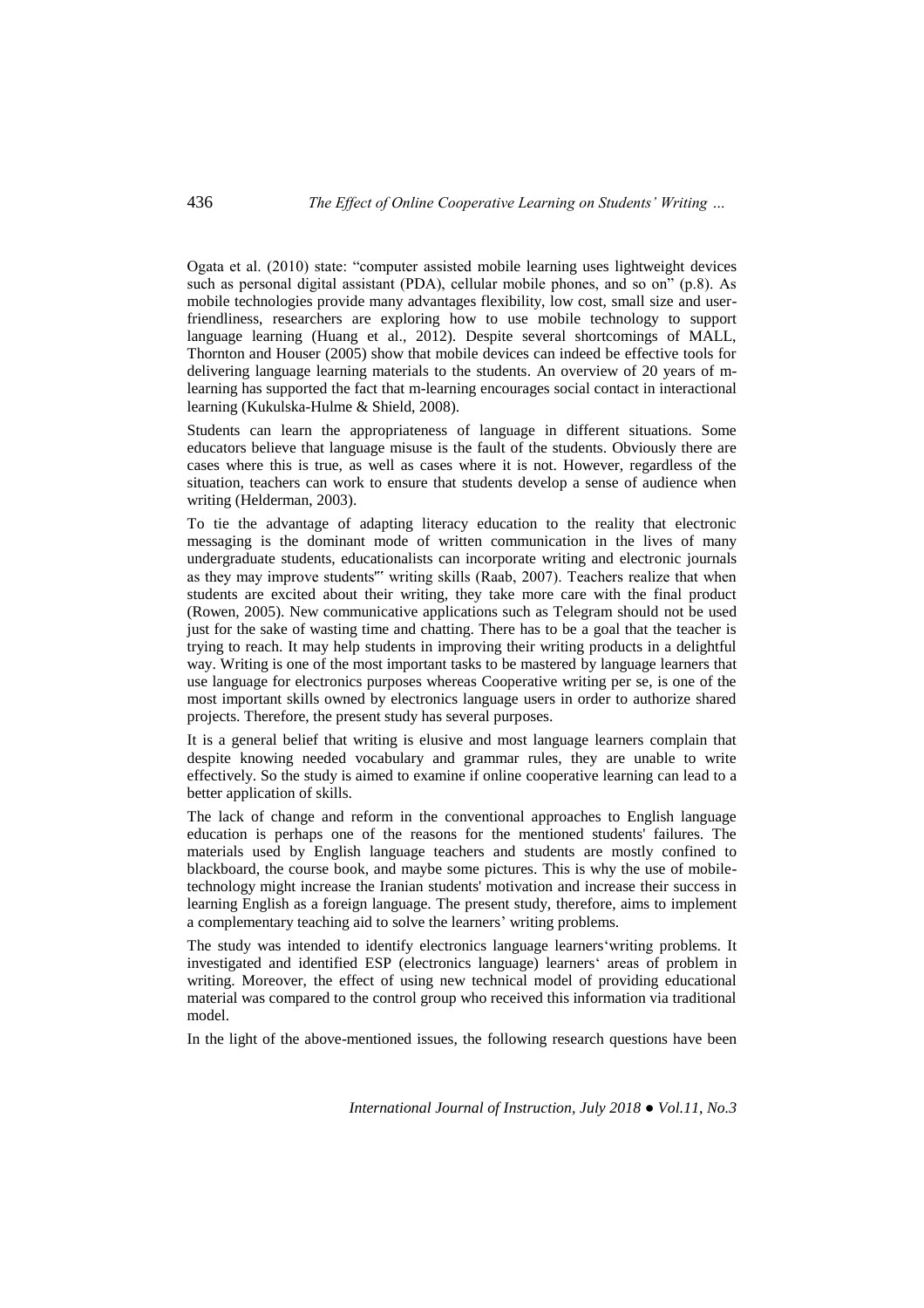## posed:

**1**. Is the online Cooperative Learning (via mobile applications) effective in the improvement of writing skills among Iranian ESP (electronics language) learners?

**2**. Do Iranian ESP learners have positive attitudes toward the application of Telegram social network in improving their writing skill?

This research aimed to evaluate the results of teaching writing by using telegram and makes a comparison between traditional methods and modern teaching by using social networks in English language teaching in Iran and to see if learners improve in speed and scores over time? And to see If social networking sites succeeded in both facilitating students' writing skill and also in increasing their motivations for learning English language, it can be suggested to be used as an effective educational material for improving the students' learning of English language, and also for changing the negative attitudes of many of the students toward learning English language as a difficult and in some cases an impossible task. This study also investigated students' attitudes towards use of social networking sites, Telegram in particular, in ESP courses.

## **METHOD**

## **Participants**

A sample of 70 male and female post-intermediate ESP learners will be selected using Quick Placement Test (Edwards, 2007), which is a general English placement test. This is done to assure the homogeneity of the participants considering their language proficiency. Then they will be divided into two groups, namely experimental and control groups.

#### **Instrumentation**

#### *Quick Placement Test (QPT)*

Quick Placement Test (QPT) was administered to monitor the subjects and homogenize them based on their level of proficiency.

### *Course book national*

The course book used for both groups was "English for the Students of Electronics "(Babaie Zakliki, 2013). This book is one of the course books of the students of Electronics and is taught during one academic semester. This book has 15 units. Each unit is followed by different questions, an extra passage for translation and about 30 items for the students to write their Persian equivalent. This book is used in this study just for teaching electronics vocabularies to the students so that they have enough vocabulary knowledge to write.

### *Social Networking Site*

Telegram was utilized in this study in Cooperative writing activities for ESP students in order to improve their English writing as well as evaluating their satisfaction. Telegram is currently one of the most used global social networking websites. The participants were required to join Telegram groups created by the researcher called "Enjoy English Writing".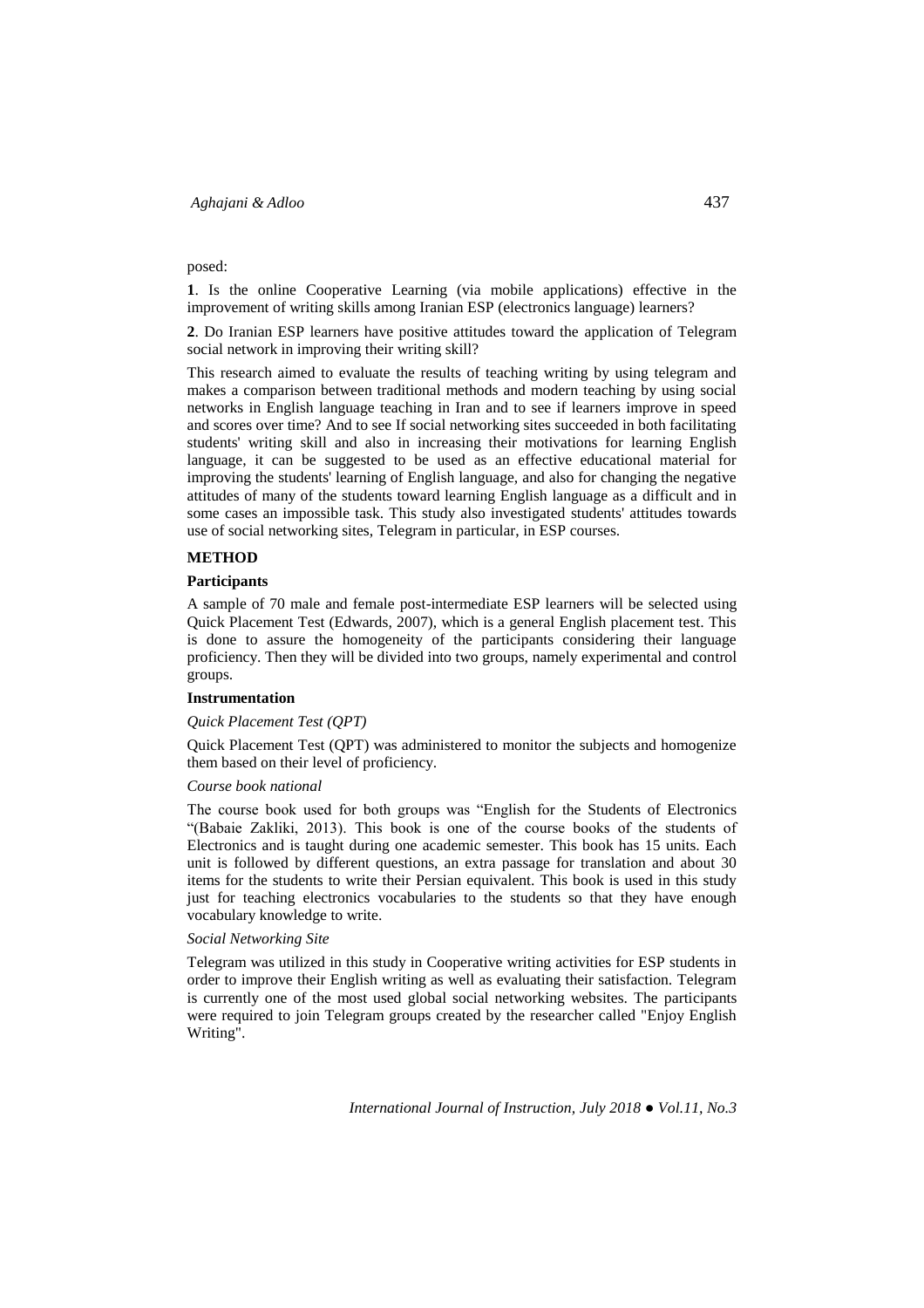The primary features of Telegram, including "info", "friends", "like", "unlike", "comment", "send message", "share photos", "links", and "video" provide users with a variety of means to communicate and interact with each other and to make new friends all over the world. In particular, the "share status" feature plays an important role in Telegram activities.

People can almost instantly discuss and share all types of information and knowledge through the share status function, which is similar to an online discussion board. Student interactions in online discussions can facilitate a learner-centered approach to teaching and provide students with an opportunity to practice and learn knowledge and skills in a supportive and encouraging environment (Stacey, 2002; Birch & Volkov, 2007; Moore & Iida, 2010).

## *Pre-test*

At the beginning of the educational semester, a pre-test (T1) was administered to the students of the two groups. The pre-test was administered without any previous announcement and the aim was determining the students' knowledge of the new vocabularies and their writing ability before the beginning of the treatments. It consisted of 10 words which the students should write their Persian equivalents and 5 questions which for each of them, the students were assigned to write at least four sentences. The participants were given 30 minutes to respond to all items. Finally the reliability of the test was examined using Cronbach`s Alpha formula which in this case is .89. This value is above .7, which indicates a certain level of consistency among the items in the instrument.

### *Post-test*

The immediate post-test (T2) was administered to the two groups one day after the last treatment session. The post-test consisted of 10 questions in which students should write one paragraph for each question. The questions were designed on the basis of the passages which were taught in the classes and by Telegram. The participants were given 30 minutes to respond to all questions for each test. The students' writing was evaluated based on grammar, vocabularies, spelling and punctuation.

## *A Survey Questionnaire*

In order to investigate the experimental group students' attitudes toward the use of Telegram in language learning, a semi structured interview was also developed in the respondents' mother tongue, Persian, to ensure their full comprehension of the items and prevent any language barriers and it was administered to the experimental group students at the end of the treatment sessions. The researcher examined closely the reliability of the interview by the use of Cronbach" alpha" formula in a pilot study.

# **Procedure**

In the first step, one of the recent versions of Quick Placement Test was administered to the population of the participants out of whom 70 intermediate participants were selected. Levene's test of equality of error variances was employed and the obtained results on the assumption of homogeneity of variances indicated that the data have met the assumption ( $p > .05$ ). After making sure about the homogeneity of the participants,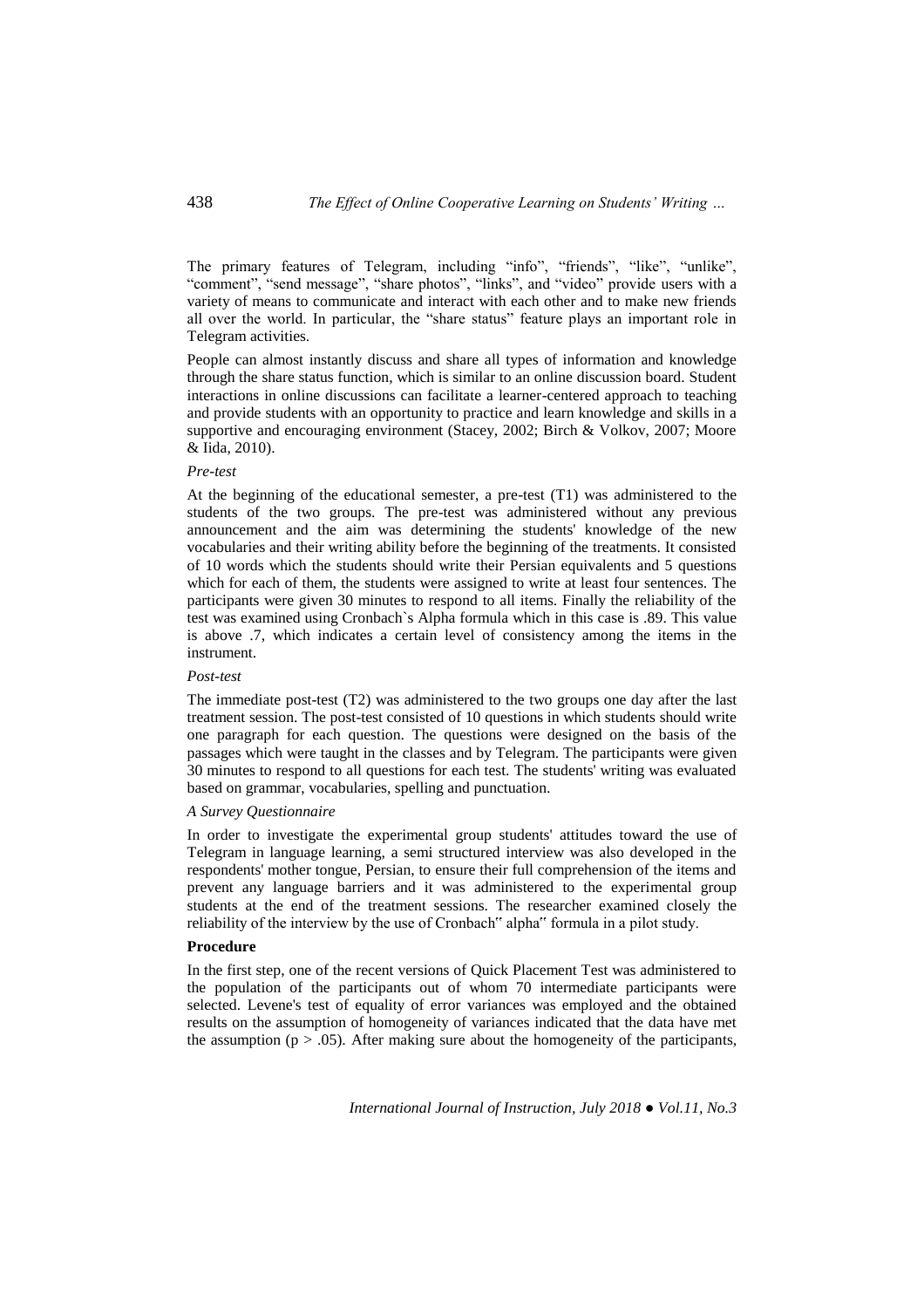## *Aghajani & Adloo* 439

they were divided into two groups: experimental and control groups. Teaching writing skills and assigning different writing tasks were done to the experimental group through online Cooperative learning via mobile application (Telegram) and to the control group using traditional classroom teaching techniques. Online mobile application is a virtual spot in which teachers use activities to support participants' writing problems. At the beginning of the study, participants received the pre-test. It consisted of 10 words which the students should write their Persian equivalents and 5 questions which for each of them, the students were assigned to write at least four sentences. The participants were given 30 minutes to respond to all items. The questions were as follow:

- 1. Are ESP courses important in your academic achievement?
- 2. What is Electronics Management?
- 3. What is the role of writing skill in English language learning?
- 4. How often do you have electronics writing?
- 5. How important is writing in electronics success?

Their responses were analysed based on abbreviation, capitalization, acronyms, Bad grammar, poor spelling, wrong use of small letters symbol and other forms of text communications. The experimental group made a profile on Telegram.

The course book was taught to two groups so that students have the required vocabulary knowledge to do their writing activity. Then teacher explained sentence and paragraph writing to the students. Control group did their writing activity on paper and in the classroom every session. Teacher corrected their writing and gave oral and written feedback to the students.

Teacher created a new group on Telegram (Enjoy English Writing) and invited and added students to the group. Students of the experimental group received instructions about following the rules of online Cooperative learning. Writing assignments were then posted on Telegram for the students to practice writing and giving comments for eight weeks. All of the sentences were based on passages and vocabulary in the students' course book "English for the Students of Electronics Administration" (Babaie Zakliki, 2013). For each writing assignment, every student was required to post his or her own writing and comment on the works of others. The instructor encouraged the students to discuss, interact, and comment on other students" works as much as they could. The students were also encouraged to share knowledge and ideas related to the writing assignments.

During this period, the instructor served as a facilitator and monitor evaluating and commenting on students" work and responses. From Week 4 to 8, the instructor required all of the students to write a short composition every week on their group and to comment on others" writings. A total of four writings were assigned. Additionally, some comments would be added followed by emoticons .For example, if someone made an error in their writing, a peer could make a comment with " $@@"$  to show they were confused or speechless, or they could follow a comment with ":-D" to show they were happy with the writing or to provide encouragement. Based on the content analysis of the students" comments on Telegram, the most frequently used emoticons were categorized into two types: appreciative or encouraging emoticons and sad or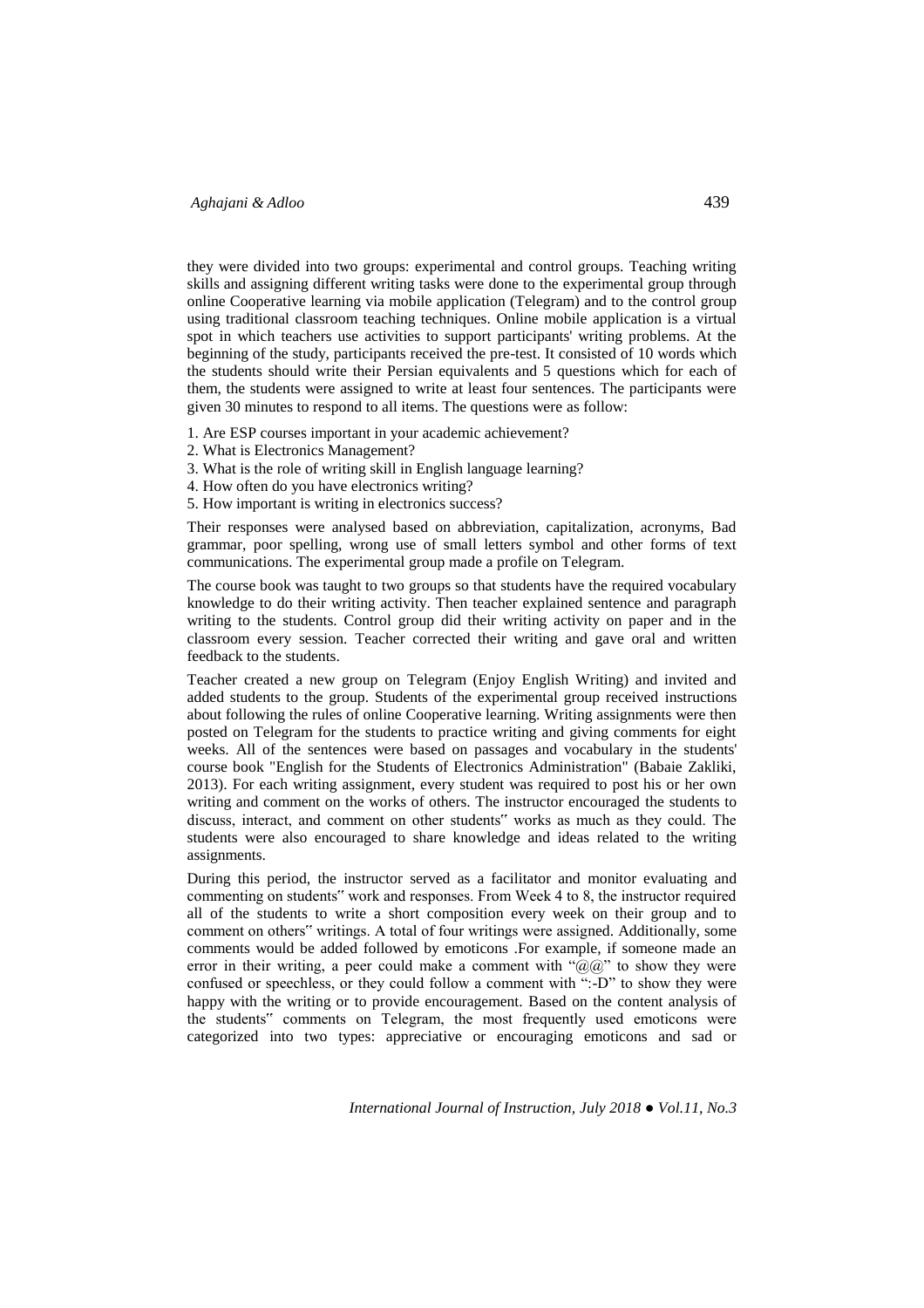questioning ones. Among the various emoticons used by the students to assist in commenting on other members" writings, some were encouraging and some indicated being sad or sorry. For instance, when students receive "like" from others, they may be motivated and feel more confident. On the other hand, the sad or sorry emoticons might hurt a recipient's feelings. Therefore, the students not only gave comments to others but also added more positive emoticons to soften the tone of texts to make them more polite. Therefore, the students could benefit from peer comments and feedback without harming their friendships and relationships. All group members were required to post their writing assignments on Telegram, assess the writings of other group members, and then provide them feedback and comments on Telegram weekly. All participants were also required to review and comment on other group members" feedback.

The control group did not use any social networking site and just studied their course book in the classroom with the students of experimental group. They were taught electronics passages every session and answered the following questions. At the end of the treatment, the post-test was run. The participants were given 30 minutes to respond to all questions for each test. The students' writing was evaluated based on grammar, vocabularies, spelling and punctuation.

The researcher also adopted a 5-point Likert scale survey questionnaire initially developed by Hsieh (2010) and then modified and re-named it "Blended English Writing Course Satisfaction (BEWCS)." The modified questionnaire was validated by two senior professors in the field to establish its content and construct validity. Responses to the questionnaires were collected and computed by SPSS descriptive analysis. Content analysis was used to analyse the students" writings, feedback, and comments on Telegram.

## **FINDINGS**

All the collected data through scores of the so called tests were analysed. The data analysis was carried out by using SPSS. It should be noted that the validity and reliability of the teacher-made tests was established through statistical analyses and feedback from experts in the field.

#### Table 1 Population's age

| T opulation 5 age |    |     |                                    |
|-------------------|----|-----|------------------------------------|
| -a.               | o  | 'O- | $\sim$<br>$\overline{\phantom{0}}$ |
|                   | 3% | 8%  | .9%                                |

The table 1 showed the population's age. There were 94.3 % of populations during 18- 20 years old, 3.8 % of population during 20-21 years old and 1.9 % of population during 21-23 years old. There were not students during over 23 years old.

#### Table 2 Population's sex

| PODUIALIOII S SEX              |      |     |
|--------------------------------|------|-----|
| Dortiginan<br>it's sex<br>r ai | Male |     |
|                                | 4%   | .6% |

The table 2 showed the population's sex. 90.6 % of populations were female and 9.4 of Populations were male respectively.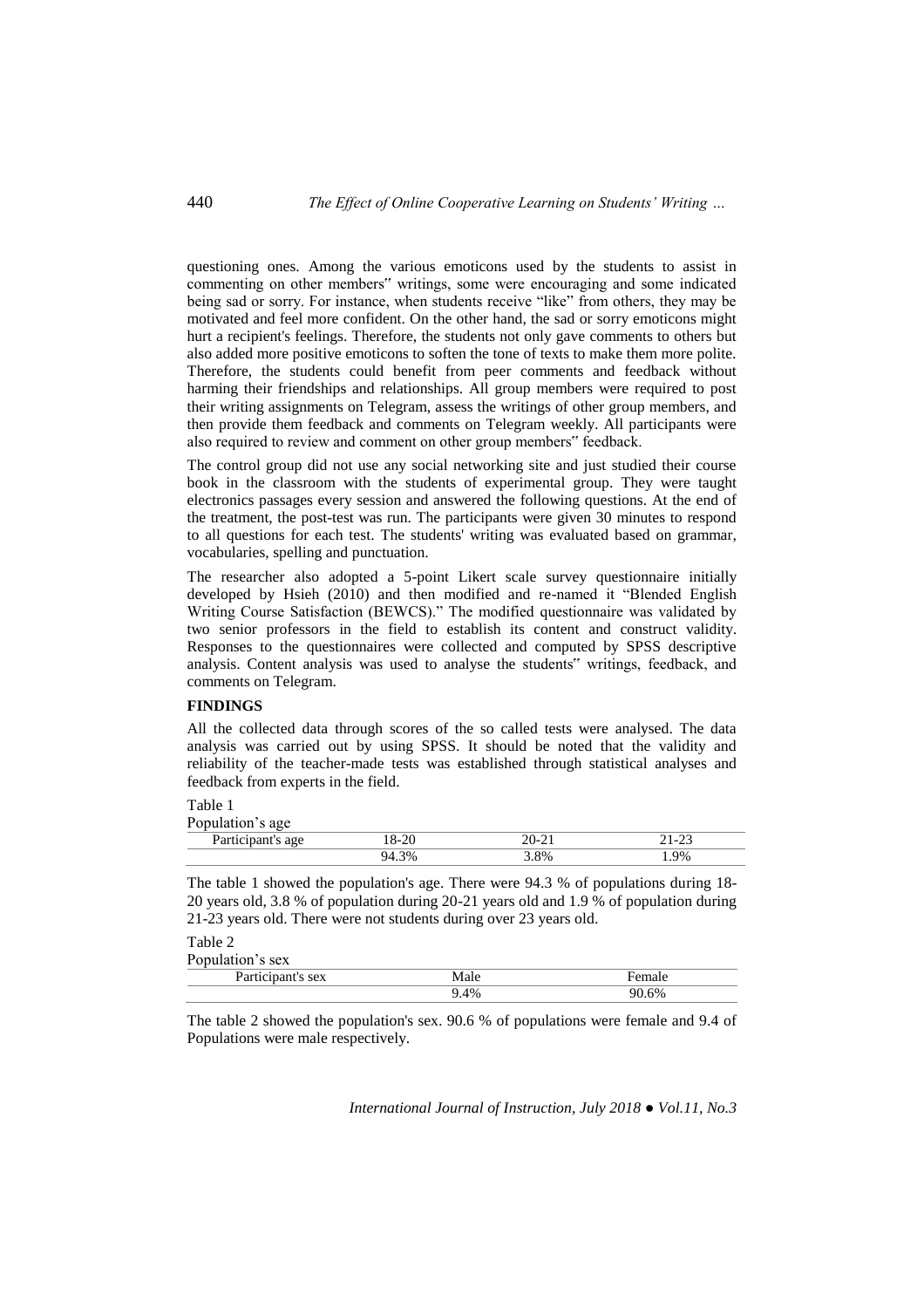## *Addressing the First Null Hypothesis*

In order to test the first null hypothesis, the post-test performances of the two groups, that is, the control group and the experimental group were compared to see if there was any significant difference.

## Table 3

Post-test Results of English writing between face-to-face and telegram collaborative writing groups.

| Post-test    | Method       | Mean  | <b>SD</b> |       |      |
|--------------|--------------|-------|-----------|-------|------|
| Content      | Face to face | 23.67 | 2.36      | 1.213 | .234 |
|              | telegram     | 24.59 | 1.94      |       |      |
| Organization | Face to face | 16.09 | 1.46      | 1.138 | .264 |
|              | telegram     | 16.63 | 1.24      |       |      |
| Vocabulary   | Face to face | 15.06 | 1.57      | .392  | .698 |
|              | telegram     | 15.34 | 2.14      |       |      |
| Language use | Face to face | 16.74 | 2.58      | .302  | .765 |
|              | telegram     | 17.00 | 2.47      |       |      |
| mechanics    | Face to face | 3.11  | .38       | 1.752 | .090 |
|              | telegram     | 3.38  | .47       |       |      |
| total        | Face to face | 74.71 | 7.59      | .867  | .393 |
|              | telegram     | 76.94 | 7.18      |       |      |

In Table 3, the independent t-test of the post-test scores indicated that there was a significant difference between face-to-face and Telegram Cooperative writing groups in terms of content, organization, vocabulary, language use as well as mechanics. Additionally, in terms of overall writing performance, there was also a significant difference between face-to-face Cooperative writing group and Telegram Cooperative writing group.

### Table 4

Comparison of Pre-test and Post-test Scores of Overall Writing Performance for Faceto-Face Cooperative writing groups

| Face to face             | Mean  | <b>SD</b> |         | p    |  |
|--------------------------|-------|-----------|---------|------|--|
| Pre-overall performance  | 65.03 | 10.27     | $-3.52$ | .003 |  |
| Post-overall performance | 74.71 | 7.59      |         |      |  |
| Pre-content              | 19.56 | 2.66      | $-5.69$ | 000  |  |
| Post-content             | 23.68 | 2.36      |         |      |  |
| Pre-organization         | 14.32 | 2.42      | $-2.74$ | .014 |  |
| Post-organization        | 16.09 | 1.46      |         |      |  |
| Pre-vocabulary           | 13.09 | 2.41      | $-3.54$ | .003 |  |
| Post-vocabulary          | 15.09 | 1.57      |         |      |  |
| Pre-language use         | 15.12 | 3.05      | $-1.73$ | .102 |  |
| Post-language use        | 16.74 | 2.56      |         |      |  |
| Pre-mechanics            | 2.94  | .48       | $-2.56$ | .138 |  |
| Post-mechanics           | 3.12  | .38       |         |      |  |

In Table 4, there were significant differences before and after intervention for the faceto-face Cooperative writing groups in overall scores, content, organization and vocabulary. However, for the language use and mechanics, there were no significant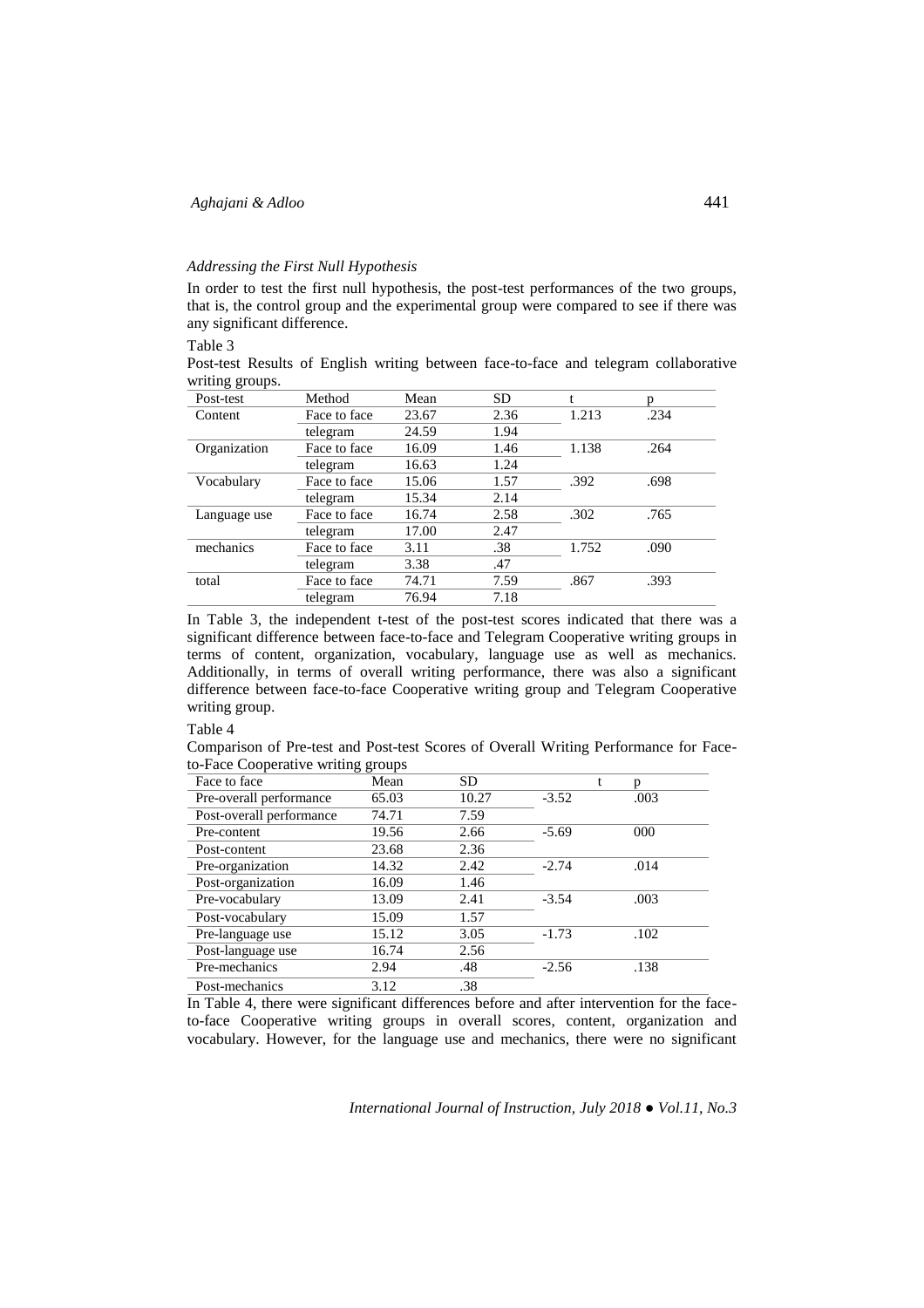differences because the significant values p>.05.

#### Table 5

|                                     |  |  |  |  | Comparison of Pre-test and Post-test Scores of Overall Writing Performance for |  |
|-------------------------------------|--|--|--|--|--------------------------------------------------------------------------------|--|
| Telegram Cooperative writing groups |  |  |  |  |                                                                                |  |

| Face to face             | Mean  | SD.  |         | p    |
|--------------------------|-------|------|---------|------|
| Pre-overall performance  | 66.66 | 9.11 | $-6.86$ | .000 |
| Post-overall performance | 76.94 | 7.18 |         |      |
| Pre-content              | 20.47 | 2.98 | $-8.04$ | 000  |
| Post-content             | 24.59 | 1.94 |         |      |
| Pre-organization         | 14.69 | 1.86 | $-5.73$ | .000 |
| Post-organization        | 16.63 | 1.23 |         |      |
| Pre-vocabulary           | 13.97 | 2.06 | $-3.08$ | .008 |
| Post-vocabulary          | 15.34 | 2.14 |         |      |
| Pre-language use         | 14.63 | 2.87 | $-3.30$ | .005 |
| Post-language use        | 17.00 | 2.47 |         |      |
| Pre-mechanics            | 3.03  | .56  | $-2.71$ | .016 |
| Post-mechanics           | 3.34  | .46  |         |      |

In Table 5, from the paired sample t-test analysis, it was found that there were significant differences in terms of overall performance as well as five components of Jacobs et al. (1981) ESL Composition Profile. This indicates that Telegram Cooperative writing group had improved students writing performance after the intervention. However, Telegram Cooperative writing groups obtained higher scores compared to face-to-face Cooperative writing groups.

This shows that social networking platforms like Telegram increased students` writing ability and helped them performed better (Roberts, 2009; Thanawan and Punchalee, 2012; Hatime & Zaynep, 2012; Wichadee & Nopakun, 2012) compared to face-to-face method. Blattner and Fiori (2009) emphasizes that authentic language interaction can be achieved via the interaction in Telegram which boosts students" confidence level and improve their English language performance.

Learners were allowed to express themselves in a more expressive manner without worrying about committing language mistakes (Nadzrah & Mickan, 2003). With proper planning in educational project, English language learning could be established through Telegram (Kabilan et. al 2010). Telegram also believed to be an ideal place for learners to be surrounded by the language (Pasfield- Neofitou, 2011).

## **DISCUSSION**

In this study students attended an introductory session during the first week of the semester to ensure that they were all familiar with the functionalities of their mobile phones and/or Telegram. As far as student-generated content was concerned, the current paper draws out what the learning context offered to students in ways that allowed them to create meaningful learning resources via their daily interaction with the external environment. Student-generated learning content did not only support collaboration and a community of practice among students, but it also fostered their individual creativity and competitiveness. Kukulska-Hulme et al. (2007) describe such user-generated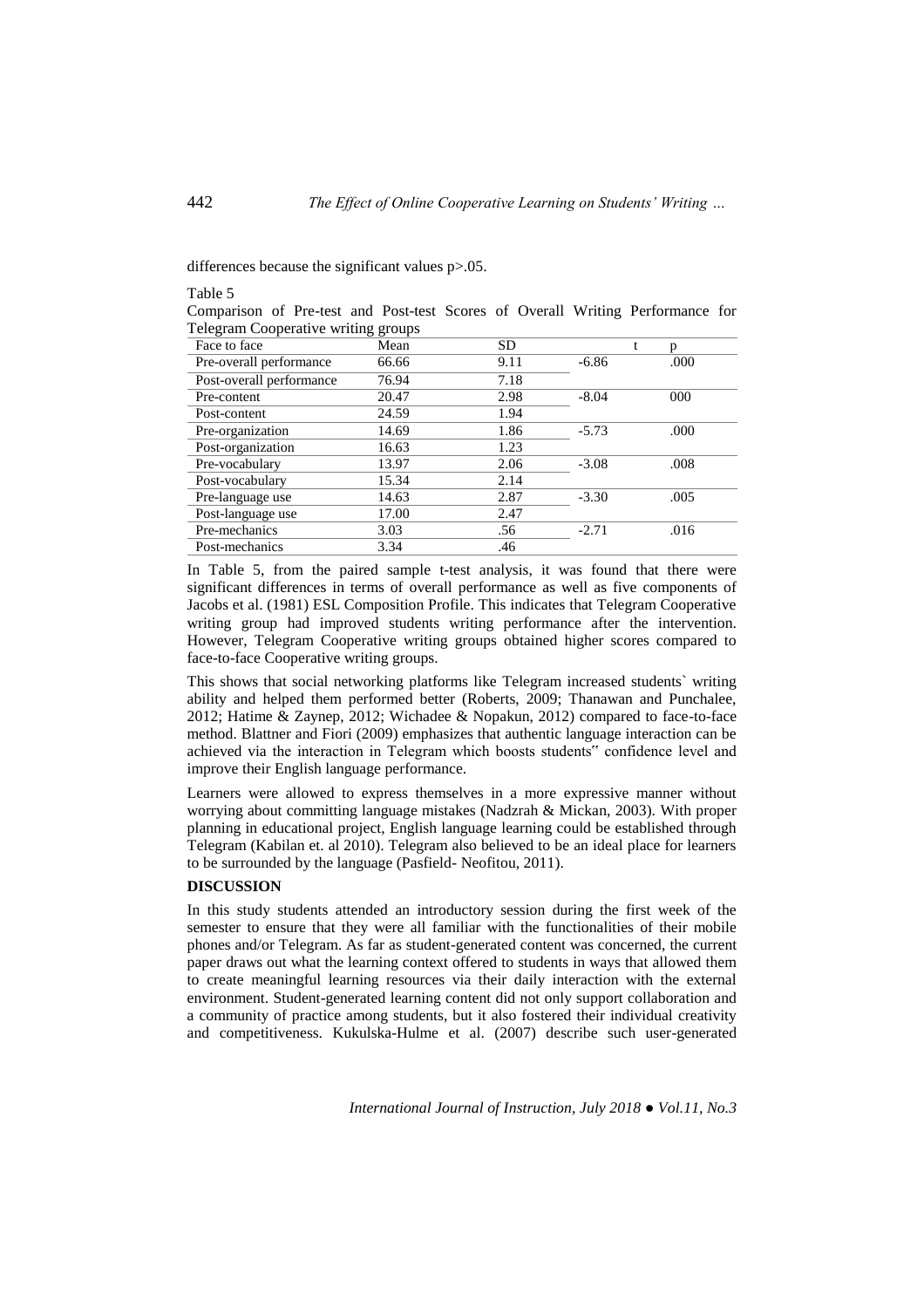## *Aghajani & Adloo* 443

activity as mobile-based cultural citizenship activity, in which students involve everyday life situations in their learning and transform that into engaging learning experiences. The contextualization of this language learning setting helped students to develop more sophisticated skills beyond the learning task itself. For example, students learnt how to think critically about certain issues and to justify local incidents particularly in the target language. Each student was required to analyze what his classmates wrote to Telegram and to find strong connections between in- class and out-of-class activities. Above all, students" decision-making skills improved by enabling them to provide critical feedback on the learning design, and allowing them to see the influence of their feedback and reflection on the adjustment made on the design. Results of post-test confirm that being part of the Telegram Cooperative learning is indeed for ESP students to improve their writing. This trend has been identified by many researchers and academics (see Oduor, 2010; Kolek, & Saunders, 2008; Bugeja, 2006. Students in this study are active users or members of Telegram and they login daily, weekly or monthly. Hence, for a fluid data analysis and meaningful data interpretation that contribute to the discussions of Telegram as an online learning environment, we presented the mean scores supported by the qualitative data to provide a more balanced understanding of students' perceptions and practice on Telegram. The students demonstrate their ability to assimilate into the sociocultural practices of their respective Telegram communities, gain knowledge/skills and engage in written dialogues and conversations with them.

Via such interactions between teacher and students a "neo-apprenticeship style learning, similar to that proposed by Vygotsky, can occur" (Gannon-Leary, & Fontainha, 2007, p.3). To obtain more in-depth information on the implementation of Telegram integrated blended learning for the English writing course from the participants, six students participated voluntarily in an interview. The six students" responses to the three interview questions were carefully recorded and coded by the researcher. A summary and some selected extracts from the students" responses to the three questions are presented below.

1.What do you think of the course arrangement and implementation of the integrated Telegram blended learning approach for the English writing course?

All of the students indicated that the most important factors for them to be motivated to learn English writing and find the class interesting were the instructor's teaching techniques, teaching enthusiasm, and sense of humor, which corroborated the statistical results of the high mean scores on survey questions 1 to 3. Additionally, four students indicated that using Telegram in the English writing course was beneficial and helpful for them to learn English writing and to exchange opinions and ideas. Four students suggested that peer assessment could assist them in learning English writing and improve their writing skills. Finally, all of the students agreed that combining Telegram and peer assessment with the face to face instruction was an interesting and effective way for them to learn English writing. Excerpts of the students" interview responses are as follows:

A. like the teaching way of class, the teacher uses an interesting way to teach us.

B. Telegram is convenient for each group to write paragraph on it… it's meaningful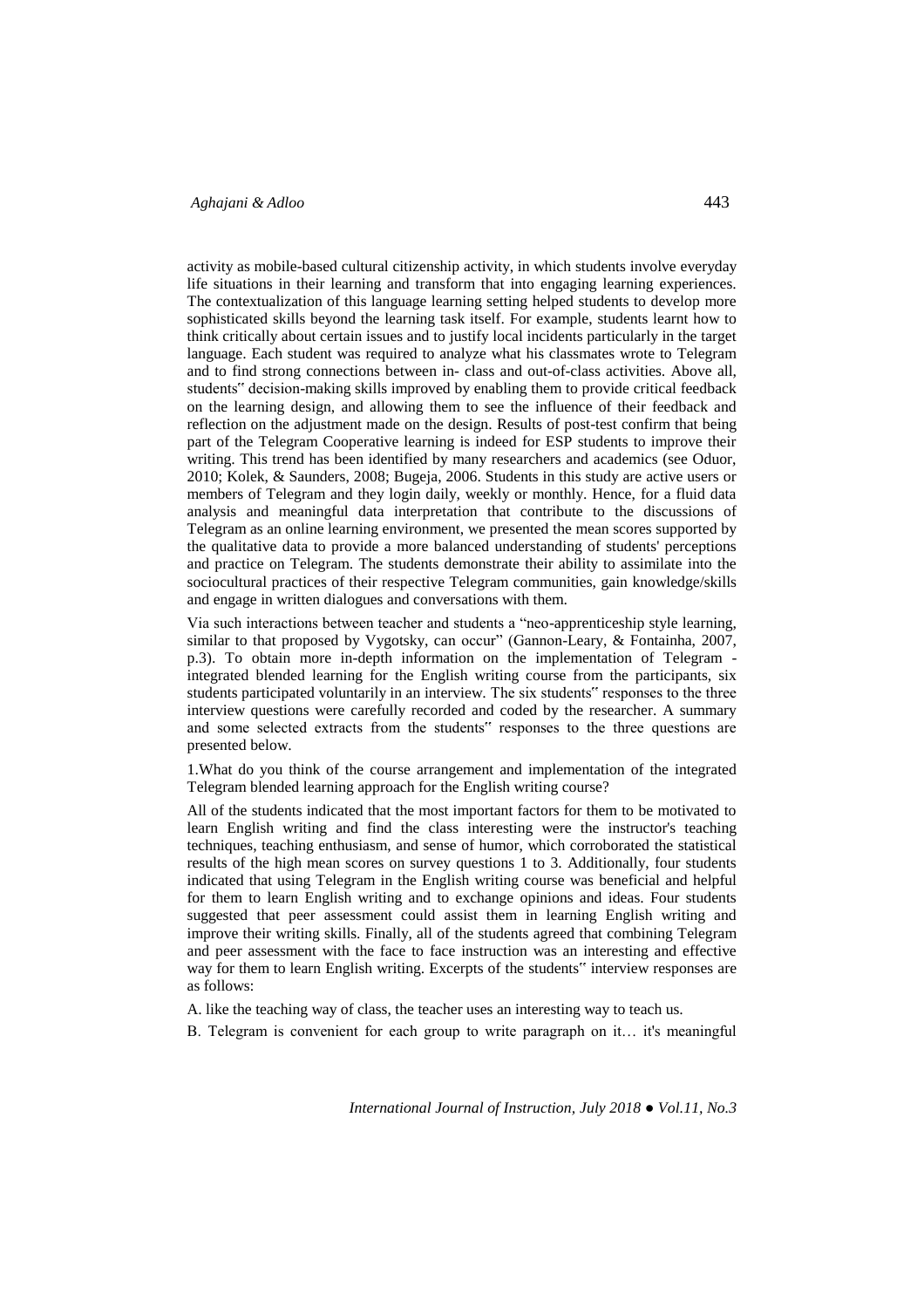because members can exchange opinion.

2. What are the advantages and disadvantages of using Telegram to assist in learning English writing?

Regarding the advantages of using Telegram to assist in learning English writing, some students indicated that they were able to find writing mistakes and to correct them on Telegram.

Additionally, it was much easier for them to learn from each other through posting writings on Telegram Moreover, using Telegram to do assignments was convenient and reduced stress and environmental impact. Finally, using Telegram improved teamwork.

However, the students also pointed out some disadvantages of using Telegram to learn English writing. Some reported that they sometimes forgot to do writing assignments on Telegram because they had too much fun on the Internet. Students also pointed out that writing online may result in bad habits with regard to vocabulary and spelling because they rely on the online correction tools too much.

Some students also argued that they were not able to communicate well with their group members on Telegram and that it was not easy to write clear view points or make clear comments on others' work because of the limitation on the number of characters on Telegram message board and limited English ability. Excerpts of the students" responses to Question 2 are as follows:

a. By using Telegram, I can learn the writing skills by reading my partner's essay…I think the way of discussing with members is very helpful for me.

b. We can read others" paragraphs and learn others" good points…we can also discuss some writing skills.

3. What are the advantages and disadvantages of using peer assessment to learn English writing? The majority of the students suggested that their peer's comments on and assessments of their English writing were very useful and beneficial. However, two students pointed out that some group members sometimes commented on their writings incorrectly because their understandings of grammar and sentence structure were not correct.

This result is in accordance with the researcher's observations and experience in reviewing and commenting on the students" feedback on Telegram. I can know which part of writing skills I should improve… I will examine my paragraph carefully in order not to make too many mistakes.

(S5) I can find my wrong grammars because of their comments…it can improve my English skill. From the interaction, we can know others" opinions to improve my writing. (S6) I can find my fault, and I can also correct other classmates" paragraphs… I can learn more vocabularies, grammars from them. (S2) Occasionally, the researcher found that some students made incorrect corrections to others" writings. Thus, this danger of using peer assessment in English writing courses should be taken into account.

To conclude, according to the students" responses to the interviews, using Telegram and peer assessment to assist in learning English writing for students seemed to be a suitable approach for ESL teachers. Telegram provided the students with opportunities to assess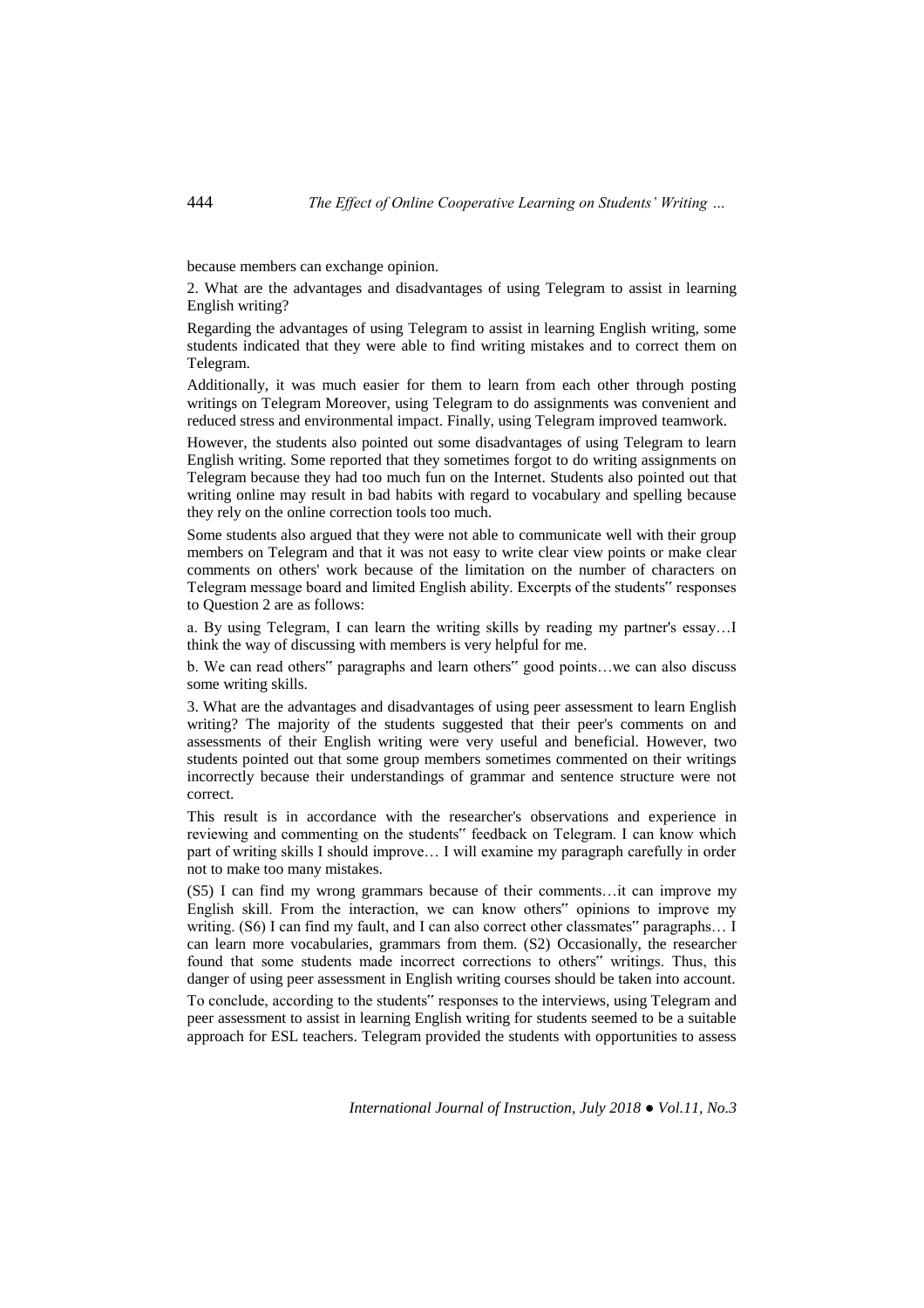others" writings and improve their grammar, structure and content, organization, and vocabulary. Peer assessment tasks were regarded as learning exercises in this study, and the students had greater opportunities than the instructor to observe their peers through this learning process and to obtain knowledge and skills from the writings, comments, and feedback of others.

Furthermore, in the process of reviewing and commenting on their peers" work and offering comments and feedback, the students were able to modify their original work and improve its quality (Tsai  $\&$  Tseng, 2007). Thus, online peer assessment provided the students with additional chances to construct and refine their knowledge and skills through social interactions in a virtual environment.

These findings are also consistent with the principle of social constructivism that meaningful interactions in a learning environment enhances sharing perspectives and experiences in communities of practice (Birch & Volkov, 2007; Woo & Reeves, 2007; Wilson & Stacey, 2004; Vygotsky, 1978).

It is worth noting that false corrections by peers could be detrimental to peer assessment activities for an English writing course.

Instructors should be aware of this issue when implementing peer assessment components in a course. The success of this blended learning course combining Telegram and peer assessment relied not only on a proactive course instructor involved and engaged in the students' comments and feedback, but also the students" full participation in the online writing activities. Telegram provided an excellent platform for displaying course information and a variety of resources for students to access freely. Its popularity, accessibility, and unique features attracted the students and eased their resistance to learning, making this a successful course.

To avoid students' resistance to peer assessment, instructors may have to provide a training session and appoint a group leader to guide and assist the teaching and learning interaction.

Additionally, instructors of English writing courses should be willing to spend a substantial amount of time checking and correcting students" assignments and online peer comments. The major limitation of this study was the relatively small number of participants (n=23). Future studies should involve larger numbers of students to be able to generalize the results. It would also be interesting to compare the effects among solely online instruction, Telegram-integrated blended learning, and face to face instruction of English writing courses. As the development and proliferation of Web 2.0 technologies make people more connected and provide access to more resources and information, investigating more effective strategies for English writing instruction becomes increasingly important for ESL and ESP educators.

# **CONCLUSION**

Using Telegram will allow university ESP instructors to add writing to their subject matter across the curriculum while helping their students to improve their writing skills at the same time.

Telegram is a tool that significantly helps students develop their writing and improve the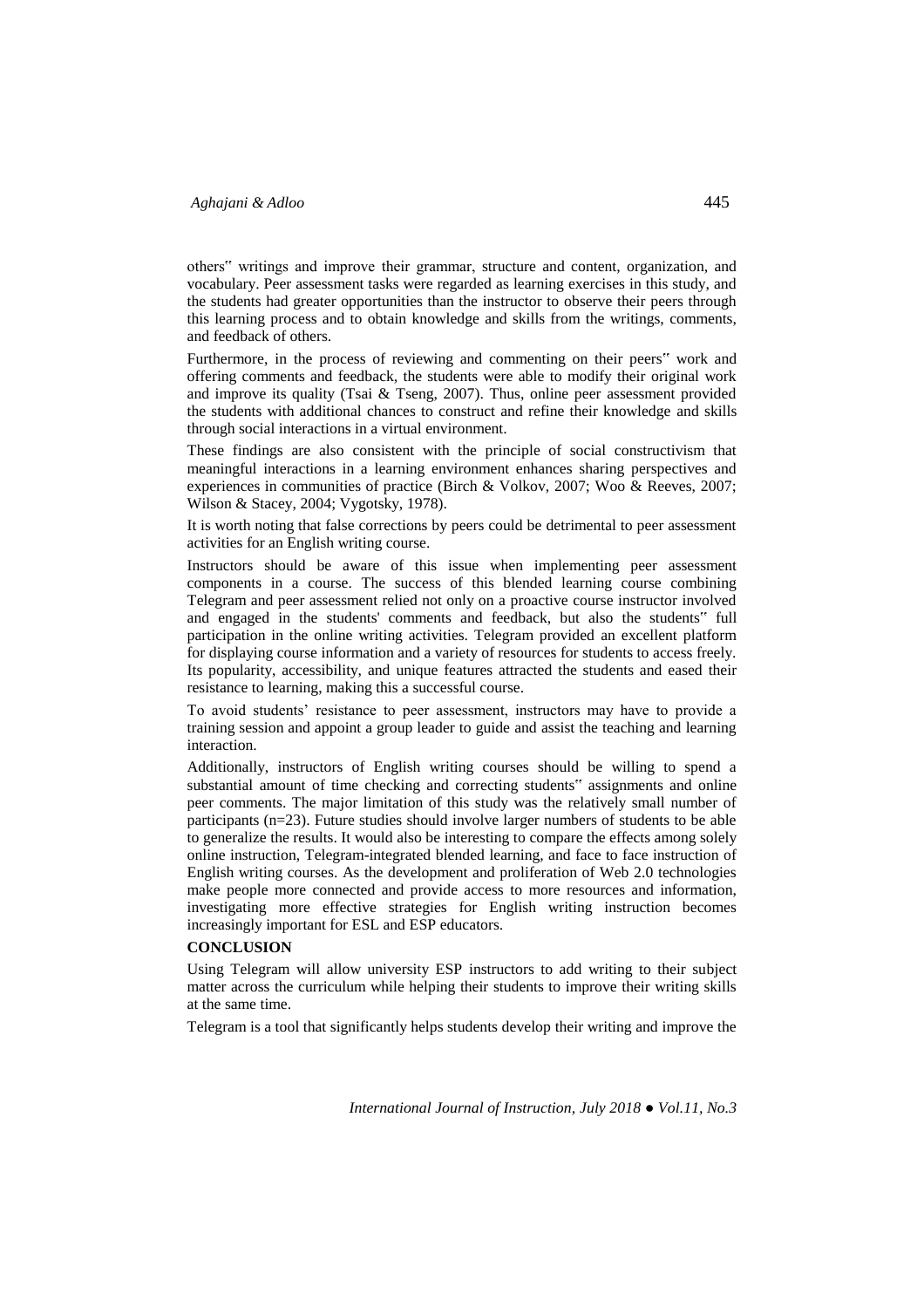vocabulary word choice in their writing. Instructors could spot students that need work in improving the specific skills of writing and vocabulary word choice and incorporate Telegram into an individualized assignment for them to help improve those skills.

Overall, it can be said that students" writing performance was improved with the use of Telegram in Cooperative writing. With Telegram, more meaningful learning environment can be created and comment feature makes the learning process more easy and fun. Telegram also allows students to discuss with peers, give feedback and comment on the writing activities either synchronous or asynchronously.

In light of the results of this study, university ESP instructors need to be aware that Telegram can be an effective method of helping their students to improve their writing scores. English language instructors in Iran need to be aware of the implications of this study because it will give them options in teaching their students to write. Moreover, as this was a short term study, there is a need for a longitudinal study looking at the development of writing skills over a longer period of time, following students for at least one year but possibly four years, while they complete undergraduate level coursework.

In a brief suggestion, although this research is completed, there are many interesting points to do the future research. And this research is only the first step to receive the basic data about the population. This will lead to create next lessons for them to practice English though Telegram.

Using Telegram as a medium for language learning actively encourages a Cooperative environment , builds positive attitudes, increases motivation and student participation, and sustains teacher-student relationships (Mazer, Murphy & Simonds, 2007). The teacher can promote the use of this social networking site by encouraging students to create Telegram accounts and add their teacher and classmates as friends. He or she can be updated on the assignments, upcoming events, and other pedagogical information on Telegram.

Similar to most research, this paper has limitations that point to further opportunities. The authors focused on only five out of the numerous tertiary institutions in Ghana. Additional studies on other students in other universities should provide further insights into the impact of telegram on the performance of ESP students. Simply stated, we found the claim that Social Networking site was addictive and effective, to be misleading. Though we saw its potential, and understand that current theory in language acquisition calls for social interactions, we certainly did not feel a need to return to the site day after day. This research has exposed a number of areas that could provide the stimulus for further consideration within scope of social networking online language learning.

While this study was performed on a single case, a similar study, utilizing diary studies could be performed with multiple cases in which participants are each learning another language. An investigation into the themes that arise from having various perspectives would provide further scope to the results found here.

This research has found that in order to create an online learning environment, in which the learner is able to interact with the site and other people, there are a great many considerations to be aware of, especially before delving into the complexities of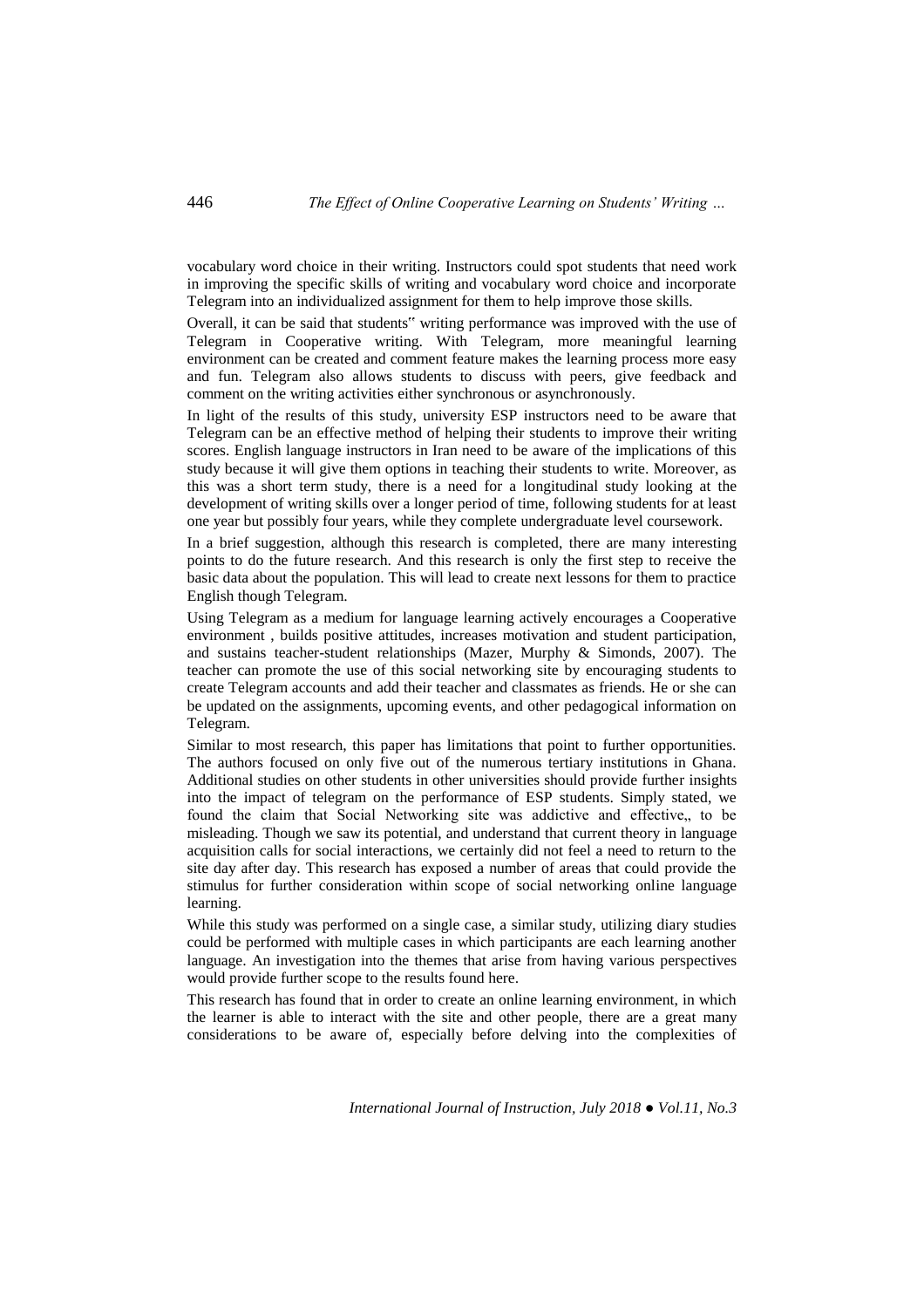# *Aghajani & Adloo* 447

language. This research highlights the importance of design, incorporating the pedagogical needs of the learner and a detailed understanding of the language to be used for communication within a social networking site. The current study was constrained by two factors. First, due to time constraints, the survey was administered mostly to a convenience sample. Therefore, the sampling of the participants may not be adequate for valid statistics that truly reflect the actual capacities and perspectives of the students towards the MALL approach in English learning in Iranian ESP context. These findings may be beneficial for stakeholders, educators or writing instructors to utilize Cooperative writing in Telegram especially to harness writing skills and change students" perceptions that Telegram is actually appropriate to be medium for English learning. Besides, this study also is hoped to make them to see the connection between the meaningful communicative use outside of the classroom and writing activities that were conducted in a formal setting like classroom context.

#### **REFERENCES**

Alber-Morgan, S.R., Hessler, T., & Konrad, M. (2007). *Teaching writing for keeps*. Education and treatment of children 30, 107-128.

Baker, C. & Frank, B. (1992). *Item Response Theory: Parameter Estimation Techniques*. New York: Marcel Deker.

Birch, D. & Volkov, M. (2007). Assessment of online reflections: Engaging English second language (ESL) students. *Australasian Journal of Educational Technology*, 23(3), 291-306. http://www.ascilite.org.au/ajet/ajet23/birch.html.

Bugeja, M. J. (2006). Facing the Facebook. *The Chronicle of Higher Education*, January, 27, C1.

Caballé, S., Xhafa, F., & Barolli, L. (2010). *Using mobile devices to support online collaborative learning.* Mobile Information Systems, 6(1), 27-47.

Dillenbourg, P. (1999). What do you mean by Cooperative learning? *Collaborativelearning: Cognitive and Computational Approaches.* 1-19.

Gannon-Leary, P., & Fontainha, E. (2007). *Communities of practice and virtual learning communities: Benefits, barriers and success factors*. eLearning Papers, 5,1−14.

Gunasekaran, A., McNeil, R. D., & Shaul, D. (2002). E-learning: research and applications. Industrial and Commercial Training, 34(2), 44-53.

Hatime, C., & Zeynep, K. (2012). Effects of Peer E-Feedback on Turkish EFL Students' Writing Performance. The Journal of Educational Computing Research, 46(1), 61-84.

Helderman, R.S. (2003, May 20). Click by Click, Teens Polish Writing; Instant Messaging Teaches More Than TTYL and ROFL. The Washington Post, p. B.01.

JISC (2005). "Multimedia learning with mobile phones". Innovative Practices with Elearning. Case Studies: Anytime, any place Learning. Accessed 27 August 2007 from: [http://www.jisc.ac.uk/uploaded\\_documents/southampton.pdf](http://www.jisc.ac.uk/uploaded_documents/southampton.pdf)

Kabilan. M. K,. Ahmad, N., & Zainol Abidin, M. J. (2010). Facebook: An online environment for learning of English in institutions of higher education?. Internet and Higher Education,13, 179-187.

Kolek, E., & Saunders, D. (2008). Online disclosure: An empirical examination of undergraduate Facebook profiles. Journal of Student Affairs Research and Practice, 45(1), 1−25.